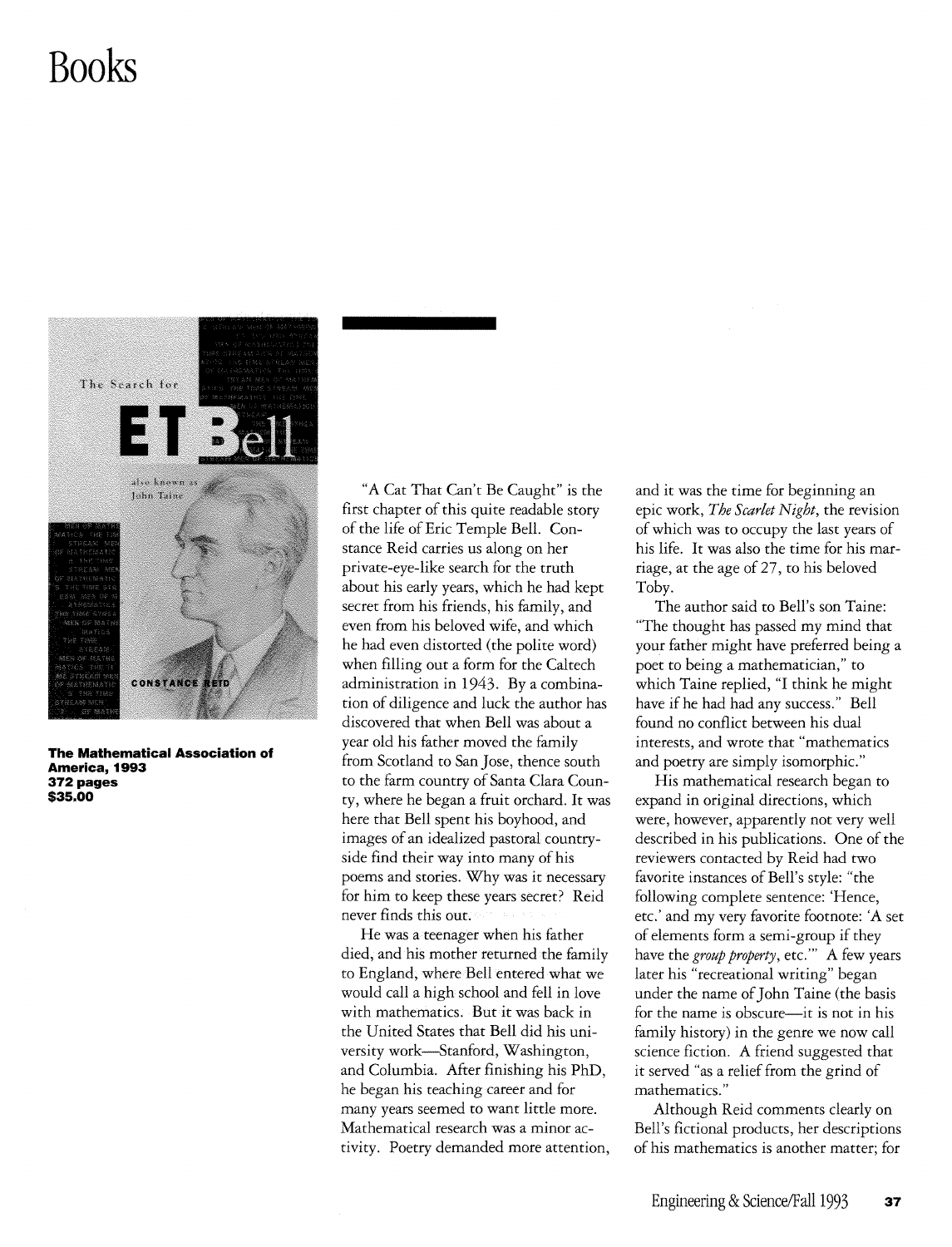

**Lyle Bell (right), E. T. Bell's grandson, presents to the Caltech Archives the 1670 edition of the Arithmeticorum of Diophantus, given to Bell when he retired from Caltech. The volume reproduces Fermat's famous margin notes postulating his "last theorem" and is signed by all the members of the 1953 mathematics faculty. Accepting the book is Tom Apostol, professor of mathematics, emeritus, one of the signers.** 

example: "The paper contains the fundamental general treatment of the algebraic properties of generating functions that he used to explain the development of his theory of numerical functions, especially factorable or multiplicative functions." I have always thought of myself as one of those readers so sought after by writers in *Scientific American*the "educated layman"- but that sentence mystifies me. Unhappily, it is not a unique example.

In the mid-1920s, R. A. Millikan persuaded Bell to come to Caltech, in spite of better financial offers from eastern universities, such as the University of Chicago. He and Toby acquired their small house on the corner of San Pasqual and Michigan, and later the lot next door where he built his small hexagonal study in the midst of a bamboo jungle. This was to be the "generating site" for his mathematical papers, the expanding list of John Taine sci-fi novels, and another type of publication that now began to get his attention: books and pamphlets intended to popularize science and mathematics. (This last seemed ironic to some of his colleagues who found his descriptions of his own work obscure.)

He established good relationships with his fellows on the Caltech math faculty-Harry Bateman, A. D. Michal, Harry Van Buskirk, Morgan Ward (who had been a graduate student of Bell's), and others-and a rather stormy one with H. P. Robertson (also a former Bell student). He enjoyed his contacts with other faculty-T. H. Morgan, Paul Epstein, and, in particular, Edwin Hubble. Bell credits Hubble's wife, Grace, with important assistance in his nonmathematical writings, for example in his famous set of biographies, *Men of Mathematics.* 

Toby died in 1940, and it seemed to many that Bell was never quite the same. He devoted most of his energy to the revision of his poem, *The Scarlet Night,* written decades before. He found a retreat in Redondo Beach to work on it without distraction. There, late one night, walking on the beach as was his habit, he was mugged, and was brought back to Pasadena in serious condition. Many of his friends felt that this second event, after Toby's death, caused a deep change in his personality. Nevertheless he continued to work on his poem and on another favorite project, a book about Fermat, called *The Last Problem.* But he was drinking too much and his health was steadily failing. In 1959 his son Taine took him to Taine's home in Watsonville to care for him, and it was there he died the following year.

The book is a good read (apart from a few descriptions of his mathematics). Opinions about his personality and abilities in his later years are expressed by quotes from those who knew him, and a good search of documents covers his earlier life. She enlisted some expert helpers in reviewing this material.

The most interesting discovery for me was the breadth of his activities, which I knew of but never fully appreciatedpoetry, fiction, popular science, and one really out of left field: his strong hand in the organization and design of the Chicago World's Fair in the early thirties.

*Albert R. Hibbs, BS* '45, *PhD '55* 

*(Although a physicist, not a mathematician, Hibbs took courses from Bell and contributed one memorable quote to the book. He is now retired from his position as senior scientist at theJet Propulsion Laboratory. )*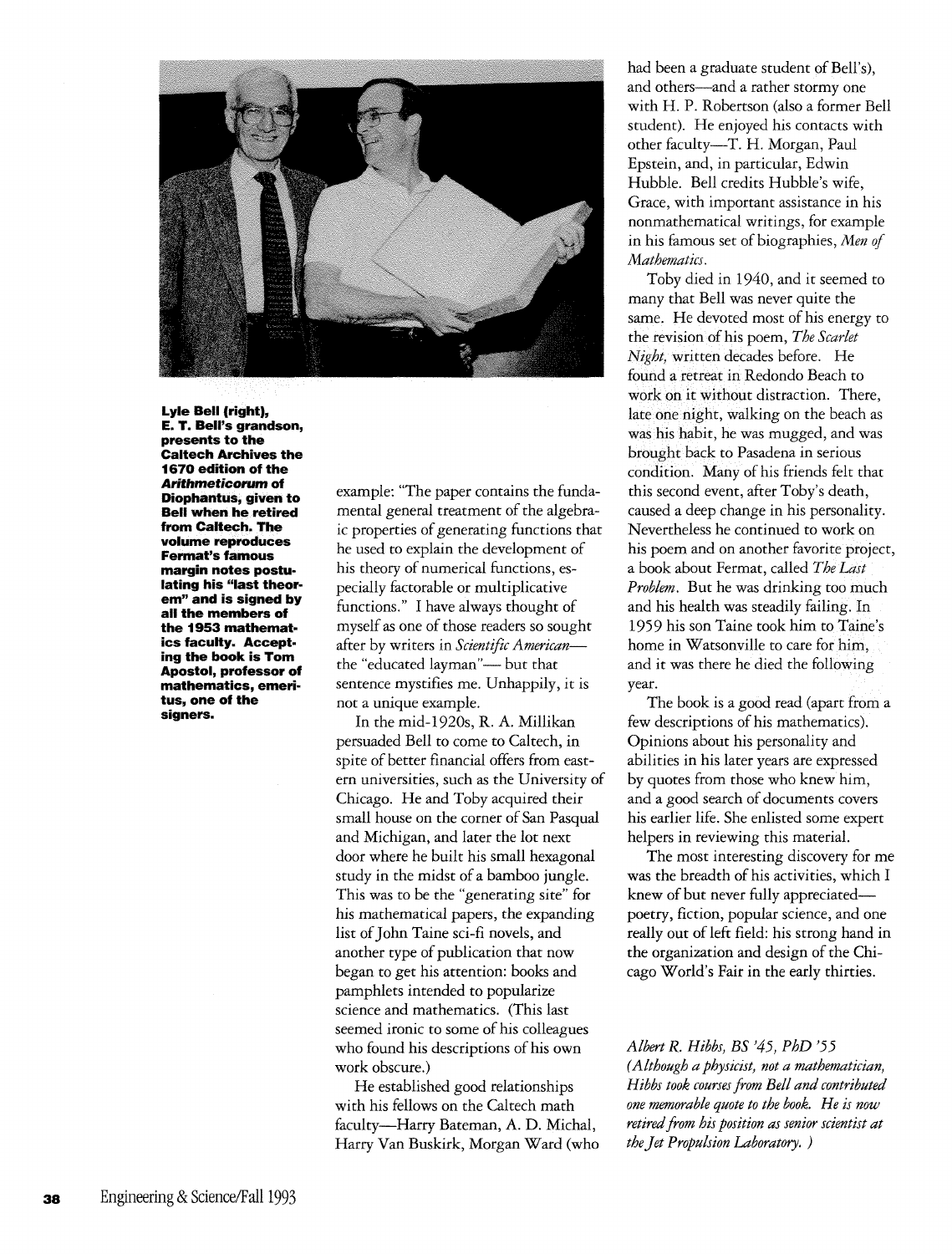

**Cambridge University Press, 1993 164 pages \$19.95** 

Most of us probably think we know pretty well what to expect from a book subtitled "what everyone should know abour science"; in this case, we would be dead wrong. Of course, since that expectation has little to do with golems, perhaps we should not be too surprised. Collins and Pinch are among the leading practitioners of the field generally known as "sociology of scientific knowledge," or SSK. This discipline examines science from the point of view that truths are accepted, controversies resolved, and knowledge created, not by any logically rigorous "scientific method," but rather by social factors.

To support their viewpoint, Collins and Pinch present seven case studies of controversy in science, varying widely by topic as well as outcome. An excellent illustration is provided by one that might not occur to many contemporary scientists as particulatly controversial: the roles of the Michelson-Morley experiment and the Eddington observations of stellar displacement during an eclipse in "proving" the theory of relativity. In the first, complications by various factors that could have caused the observed negative result-no dependence on direction of the speed of light-could not be rigorously excluded. Furthermore, another scientist subsequently obtained a *positive* result (for which he received a prize from the AAAS in 1925). Similarly, in the eclipse studies, some of the results gave deflections compatible with Einstein's prediction, while others were more consistent with classical Newtonian physics. The experiment was announced as confirming Einstein, though; the latter set of results was assumed ro be of poorer quality and ignored.

From this and other studiesincluding episodes such as Pasteur's rejection of spontaneous generation of life, chemical transfer of memory, gravity waves, and cold fusion-Collins and Pinch conclude that there are no rigorous criteria available by which to judge the validity of an experiment and the resulting implications. Instead, such judgment is inextricably bound up with what one already believes: "relativity . . . is a truth which came into being as a result of decisions abour how we should live our scientific lives ... a truth brought about by agreement to agree about new things. It was not a truth forced on us by the inexorable logic of a set of crucial experiments."

The chapter on gravity waves introduces the key concept of the "experimenter's regress." A novel experiment gives a certain result, bur is it a good experiment? A good experiment would give the correct result-but until we've carried out such an experiment, we don't know the correct result. Hence, the authors argue, it is impossible to resolve a disagreement by any rigorous experimental criteria. Thus, in their view of the cold fusion controversy, choosing to favor Pons and Fleischmann's positive results or Nate Lewis's negative ones can only be based, ultimately, on whether or not we believe in cold fusion; a dispas-